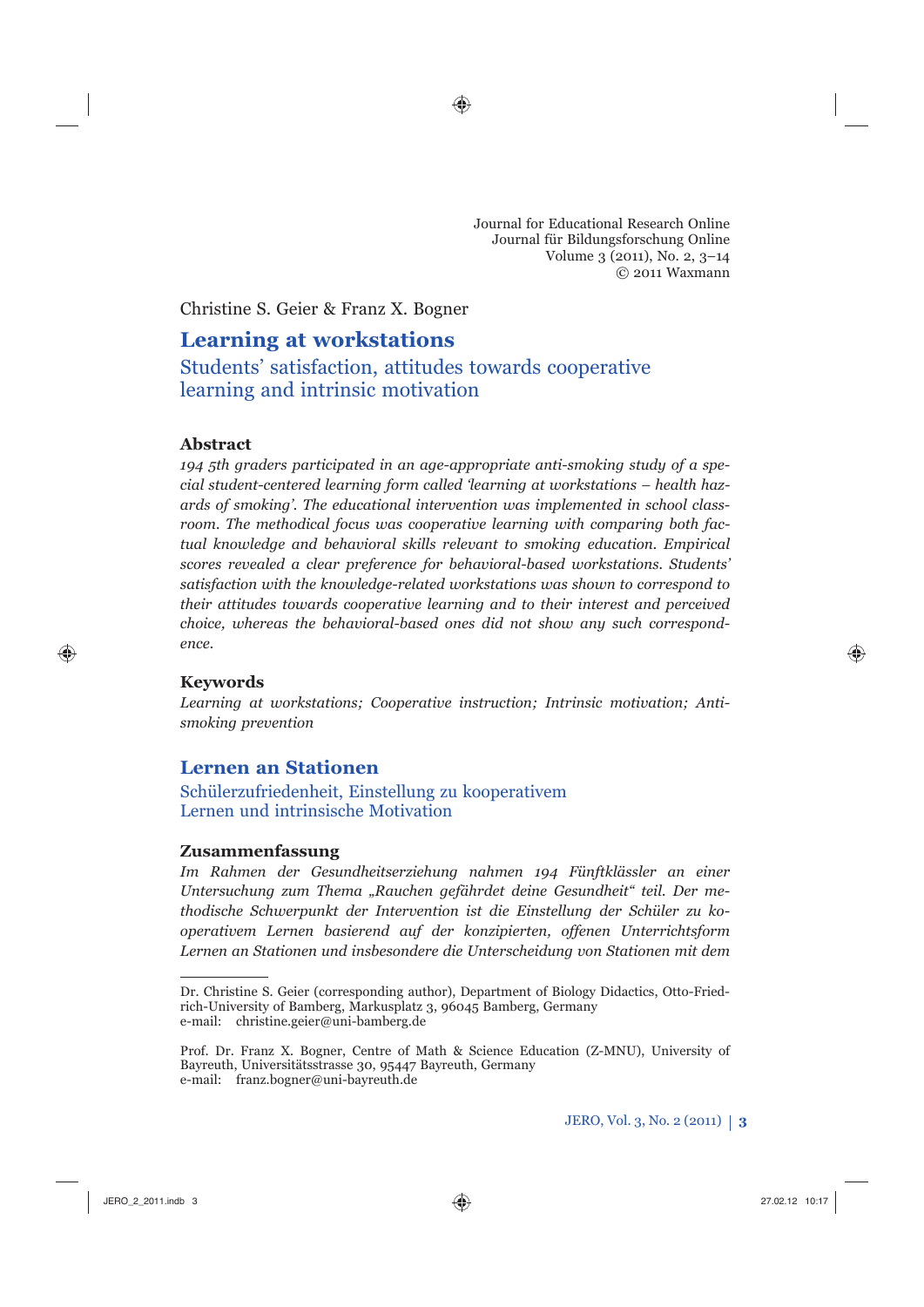*Schwerpunkt Faktenwissen verglichen zu Verhaltensstationen. Die Schüler waren allgemein sehr positiv gegenüber Gruppenarbeit eingestellt. Sie bewerteten die Stationen zum Verhalten besser als jene zum Faktenwissen. Allerdings korrelierte die Einstellung zu kooperativem Lernen mit intrinsischer Motivation nur bezüglich der Faktenwissenstationen. Hierbei zeigte sich, je höher das individuelle Interesse und die Kompetenz und je geringer der empfundene Druck der Schüler, desto positiver bewerteten die Schüler kooperatives Lernen an Stationen.* 

#### **Schlagworte**

*Lernen an Stationen; Kooperative Unterrichtsform; Intrinsische Motivation; Rauchprävention*

### **1. Introduction**

Since the 1960s research results have shown that cooperative learning improves students' academic achievement as well as social interaction and behavioral skills when carried out responsibly (Johnson & Johnson, 1975; Sharan, 2010; Slavin, 1995). Cooperative learning emphasizes a positive social environment in the classroom and it directs students towards improving different competences (Hanrahan, 1998; Nichols & Miller, 1994; Wilson et al., 2006). The advantages thereof have been investigated in previous studies (Lazarowitz, 1994; Lord, 1998, 2001), giving further indications of its effectiveness using a variety of contents, in some studies by comparing cooperative learning with traditional classroom teaching (Song & Grabowski, 2006; Sturm & Bogner, 2008; Widaman & Kagan, 1987). Cooperative learning approaches preferentially feature communication skills, decision making and high interactivity (Eilks, 2002; Tobler, 2000).

The aim of the present study was to investigate students' satisfaction for a specific cooperative learning method (learning at workstations) with a different setting of priorities (factual knowledge and behavioral skills). A further aim was to investigate whether their attitudes towards cooperative learning relate to some aspects of intrinsic motivation.

### **1.1 Intrinsic motivation**

Intrinsic motivation is defined as the degree to which an individual chooses to participate in an activity for the pleasure derived from it rather than for any external reward (Gagné & Deci, 2005). Particularly in a cooperative learning setting, intrinsic motivation will very likely be affected and will thus play a crucial role (Hanrahan, 1998; Hänze & Berger, 2007; Nichols & Miller, 1994). Deci and Ryan (1985) proposed an enhancement of individuals' competence, interest and perceived choice, especially when cooperative situations were provided (Black & Deci,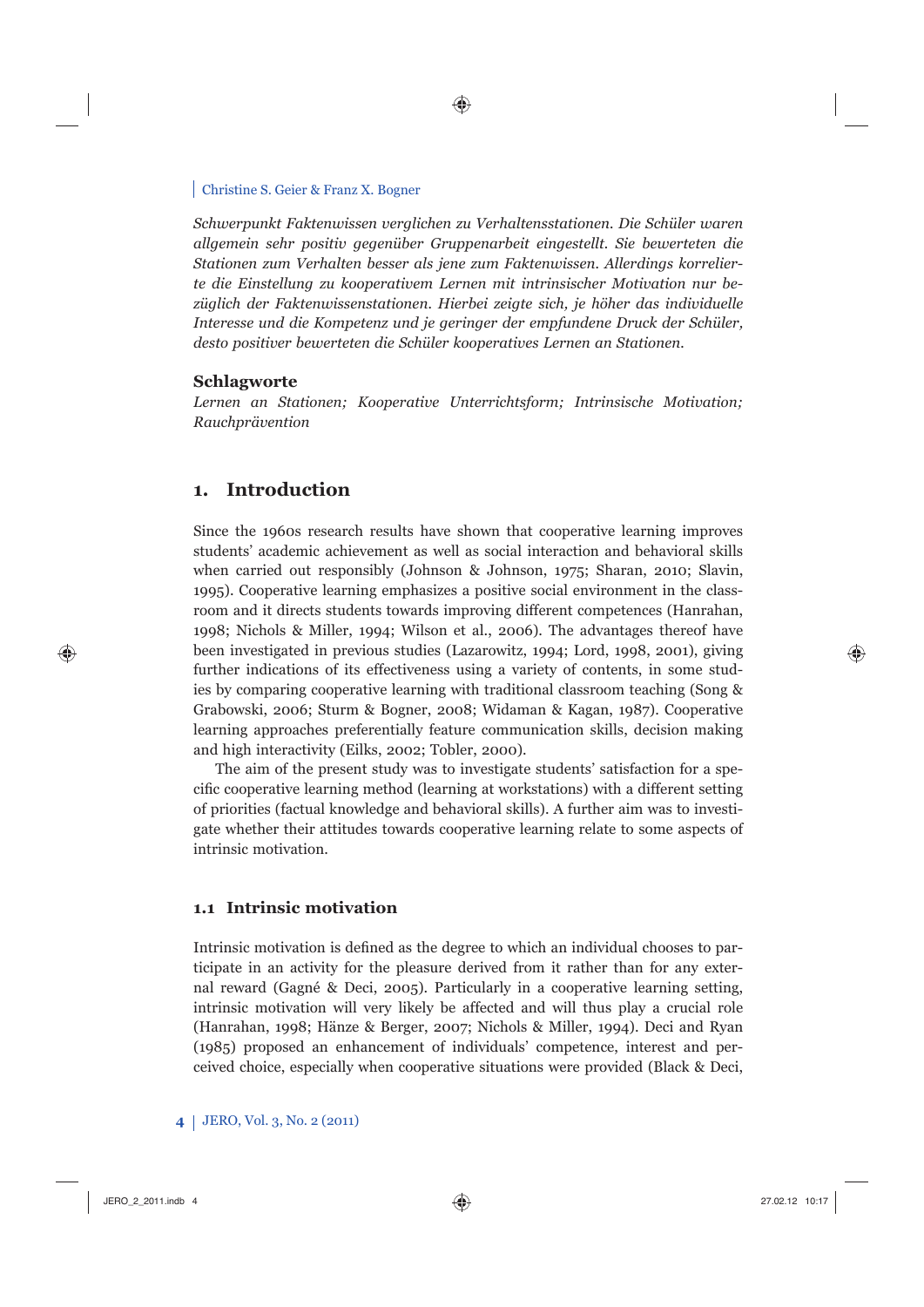2000; Ryan & Deci, 2000). What concerns us primarily in this study is whether four intrinsic motivation subscales of the 'Intrinsic Motivation Inventory' (IMI): Interest/Enjoyment, Perceived Competence, Pressure/Tension and Perceived Choice (Deci & Ryan, 1985) relate to students' attitudes towards cooperative learning in an anti-smoking intervention.

# **1.2 Anti-smoking education**

It is clearly shown that an early application of relevant educational anti-smoking programs achieves most promising results, in particular with pre-adolescents (Furr-Holden, Ialongo, Anthony, Petras, & Kellam, 2004; Pederson, Stennett, & Lefcoe, 1981). On average, according to the German Federal Centre for Health Education (2007), pre-adolescents smoke their first cigarette at about the age of eleven to twelve (11.6). Real effective anti-smoking education programs must go beyond the level of simple factual knowledge and simultaneously foster behavioral skills (Botvin, Griffin, Paul, & Macaulay, 2003; Lynagh, Schofield, & Sanson-Fisher, 1997). There is still a necessity for methods which can help to prevent pre-adolescents from starting to smoke, to learn the main hazards caused by tobacco use, to foster health consciousness and to strengthen related competences all in one.

# **1.3 Learning at workstations**

This study will fill this gap by examining satisfaction with an open learning environment called *learning at workstations* where students were able to work autonomously in small groups. Cooperative learning has generally been defined as "small" group of learners working together as a team to solve a problem, complete a task, or accomplish a common goal" (Artz & Newman, 1990). In our study, the well-prepared workstations deal on the one hand with factual knowledge realized in knowledge-related workstations and on the other hand were based on a training of assertiveness and refusal skills as well as critical thinking realized in behavioral-based workstations (see the Methods section of this article and Table 1 for details).

### **1.4 Research questions**

School-based programs for smoking prevention have shown that teaching factual knowledge and fostering behavioral skills are the best way to prevent smoking (Botvin et al., 2003; Lynagh et al., 1997). This present study stands in this tradition but with the additional focus of examining students' satisfaction and intrinsic motivation concerning both contents in a cooperative intervention. There is still a lack of short-term educational approaches in the anti-smoking education sector.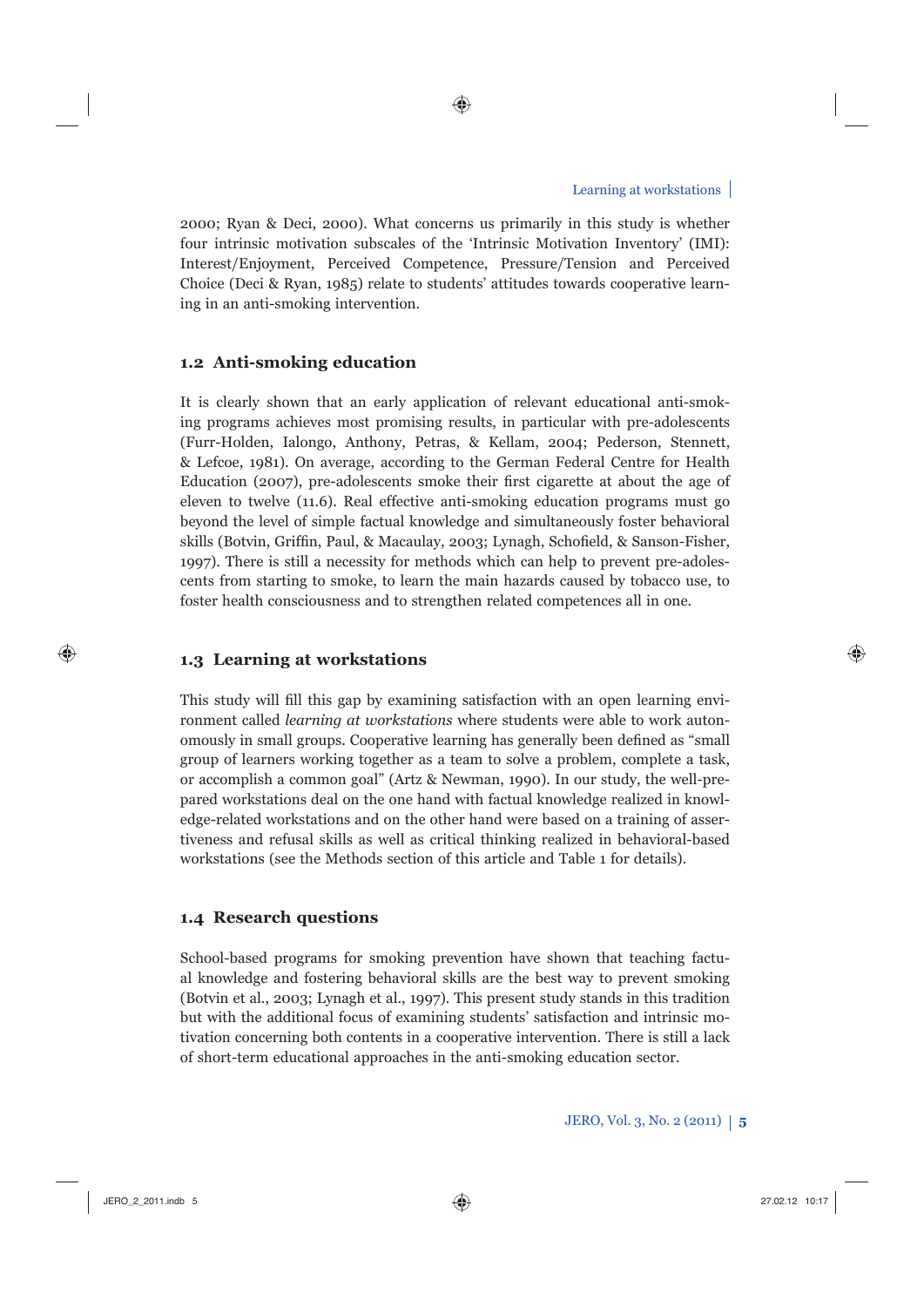The research questions of our study are:

- 1. Are 5th graders equally satisfied with knowledge-related and behavioral-based workstations in a cooperative learning environment?
- 2. How is it related to intrinsic motivation, especially Interest/Enjoyment, Perceived Competence, Pressure/Tension and Perceived Choice?
- 3. It also takes into account a combination of variables (gender, age and group size) each of which may contribute to the effects.

We expected more satisfaction for the behavioral-based workstations then for the knowledge-related ones. Based on the existing literature for the relatedness of cooperative learning with intrinsic motivation we expected significant results for both workstation contents. Probably, the higher the students' interest, the freedom of choice or the competence they felt and the lower the pressure, the more positive might be their attitudes towards cooperative learning. Finally, we expected effects in the combination of the chosen variables because individual factors such as gender and age are important in such school-based interventions and need special attention (Harskamp, Ding, & Suhre, 2008; Waas, 1991).

### **2. Method**

### **2.1 Participants**

The participants of our present study were 194 5th graders from various Bavarian secondary schools ("Gymnasium"). The participation was voluntary and students were informed about the confidentiality of their data. The average age of the sample was 10.41 years  $(SD = 0.51)$  with 48.5 % girls and 51.5 % boys, representing no significant difference in gender number ( $\chi^2$  = 0.186; *p* = .667).

### **2.2 Student-centered motivational intervention**

All the classes received an identical age-appropriate educational intervention in their school classroom called 'learning at workstations – health hazards of smoking'. This anti-smoking intervention was implemented as a block course during school time and lasted for 130 minutes. The classroom teachers were previously instructed to avoid any teaching related to the unit's topic before completion of the intervention. The students were not aware either of the examination details or the study design. The program was pilot-tested before implementation in order to optimize the number of workstations and the age-appropriateness of the content.

The preventative content of the student-centered approach was divided into sub-sections at different workstations with well-structured materials and guidance provided for the students. Ten individual workstations dealt, on the one hand, with teaching factual knowledge related to smoking issues. On the other hand, the be-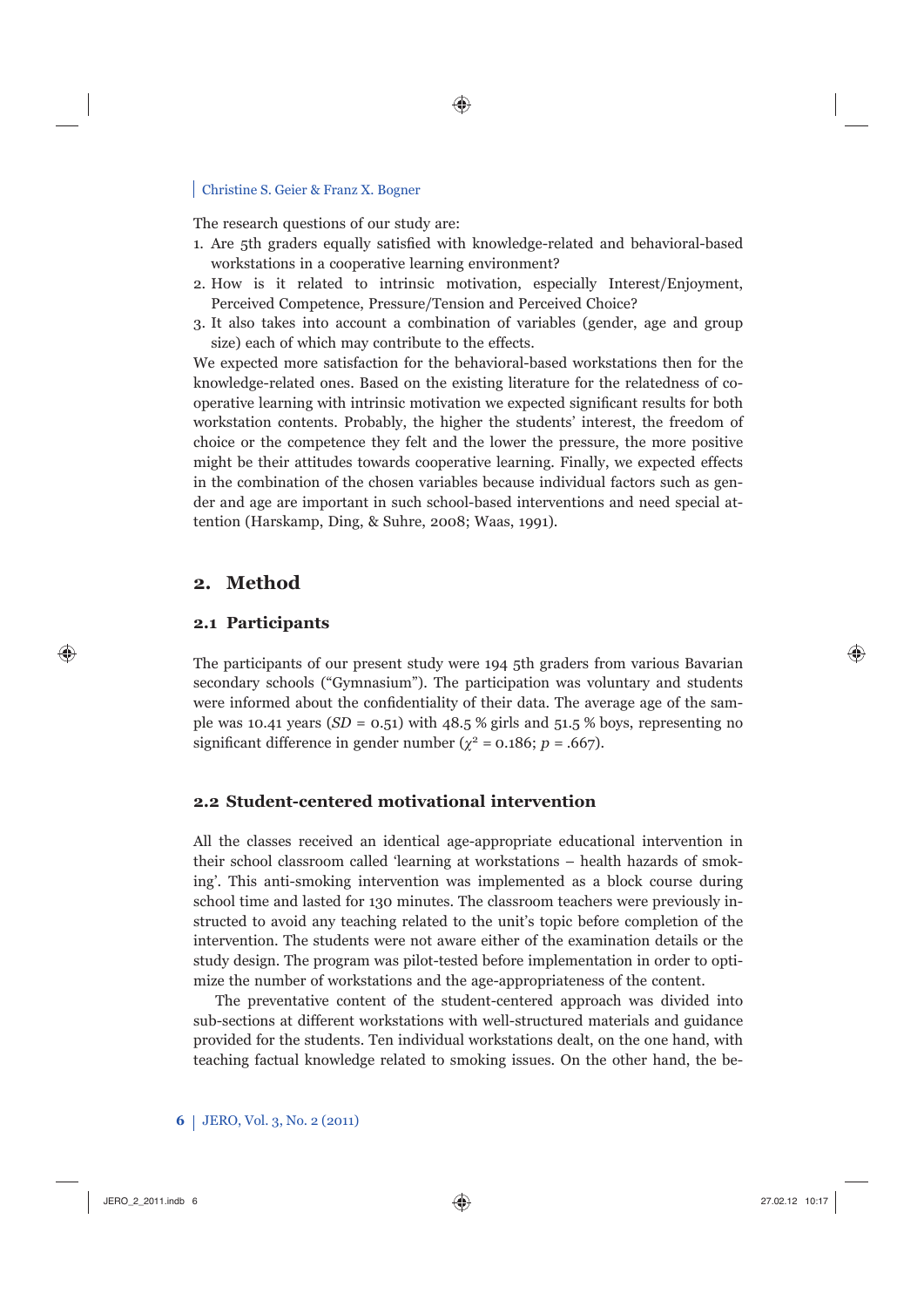|           |                | Description<br>Delivery methods            |                                |              |                  |               |               |           | Outcome |                 |           |  |
|-----------|----------------|--------------------------------------------|--------------------------------|--------------|------------------|---------------|---------------|-----------|---------|-----------------|-----------|--|
|           |                |                                            | Question Dis-<br>and<br>answer | cus-<br>sion | Infor-<br>mation | Pic-<br>tures | further       |           |         | Kn Ref Ass Crit |           |  |
| knowledge | А              | 'Path of cigarette smoke'                  |                                |              | $^{+}$           | $+$           | cloze         | $^{+}$    |         |                 |           |  |
|           | $\mathbf B$    | 'Daily drug – allowed thus<br>harmless?'   | $+$                            | $^{+}$       | $^{+}$           | ٠             | puzzle        | $^{+}$    |         |                 | $^{+}$    |  |
|           | $\mathbf C$    | 'What's inside the fag?'                   |                                | $^{+}$       | $^{+}$           | $^{+}$        | cloze         | $^{+}$    |         |                 |           |  |
|           | D              | Nicotine: 'Icy hand'                       | $\overline{+}$                 | $^{+}$       | $^{+}$           | $^{+}$        | cloze         | $^{+}$    |         |                 |           |  |
|           | E              | Carbon monoxide: 'The<br>Labyrinth'        | $^{+}$                         | $^{+}$       | $^{+}$           | $+$           | tables        | $^{+}$    |         |                 |           |  |
|           | $\overline{F}$ | Tar: 'Where does all the<br>smoke remain?' | $+$                            | $^{+}$       | $^{+}$           | $+$           | cloze         | $^{+}$    |         |                 |           |  |
|           | G              | 'Health hazard of smoking.'                | ٠                              | $^{+}$       | $^{+}$           | $^{+}$        | tinker        | $^{+}$    |         |                 | $^{+}$    |  |
| skills    | H              | Learn to say 'NO!'                         | $+$                            | $^{+}$       |                  | $^{+}$        | role play     | $\bullet$ | $+$     | $+$             | $^{+}$    |  |
|           | I              | Create your own 'No-<br>Smoking-Button'.   |                                | $^{+}$       |                  | $^{+}$        | tinker        |           | $+$     | $^{+}$          | $^{+}$    |  |
|           | J              | 'I carry my life in my hand!'              | $+$                            | $^{+}$       |                  |               | radio<br>play |           | $+$     | $^{+}$          | $^{+}$    |  |
| prional   | $\cal K$       | How much money is<br>consumed?             | $+$                            | $+$          |                  |               |               | $^{+}$    |         |                 | $\ddot{}$ |  |
|           | L              | How does smoking<br>advertising operate?'  | $+$                            | $^{+}$       |                  | $^{+}$        |               | $^{+}$    |         |                 | $^{+}$    |  |
|           | $_{M}$         | 'Just why smoking?!'                       | $^{+}$                         | $^{+}$       |                  | $^{+}$        |               |           |         |                 | $^{+}$    |  |

#### Table 1: Program features of the ten main (A-G factual knowledge, H-J behavioural skills) and three optional (K-M) workstations

*Note.* Kn: knowledge, Ref: refusal skills, Ass: assertiveness skills, Crit: critical thinking; + yes/used, · no/not used.

havioral skills training dealt with refusal as well as assertiveness skills and critical thinking. Table 1 provides a detailed overview with information about the several workstations, delivery methods and possible feasible outcomes.

The workstations were created in a way that the students must cooperate in order to achieve their learning objectives, e.g., it is required an internal group discussion before the findings, results and reflections could be recorded by the students. Additional material was available when specific support was required to help with the understanding of several questions and exercises. The workstation requiring a role play took place at a distance from the other working groups to avoid possible disturbances. Some workstations were provided twice to serve as buffer workstations. In addition, three workstations (excluded from the analysis) were optional for quickly working groups that they did not disturb the others.

The teachers' role was reduced to that of a facilitating supervisor helping, for instance, with the handling and operation of some workstations or to focus on special problems or individual students' needs.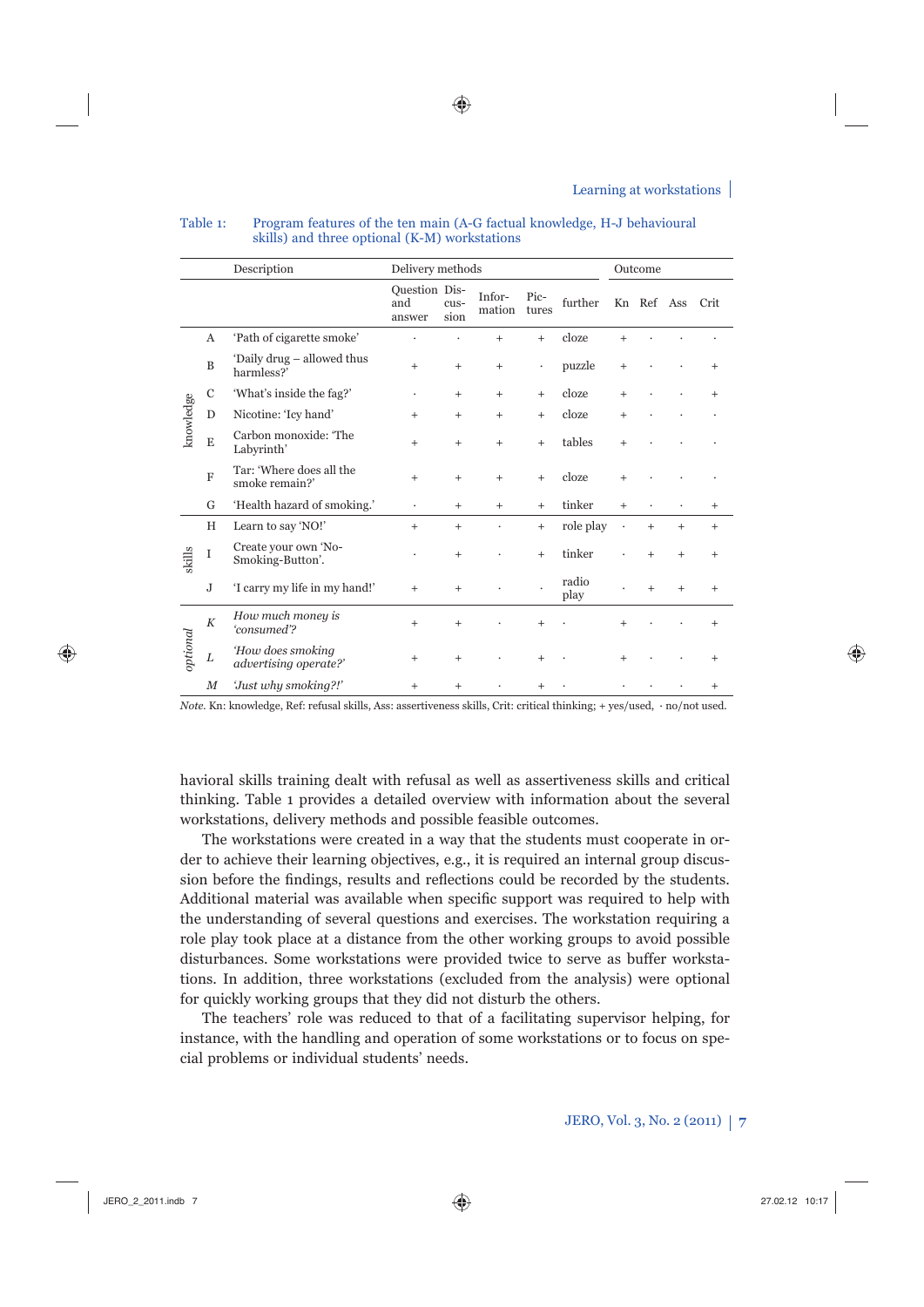First of all, students were shortly introduced to the workstations and to an associated colored workbook that was provided containing instructions for the individual workstations. As has been previously shown, the introduction in this specific tool is essential in this context (Sturm & Bogner, 2008). The students could then work in their groups autonomously through the tasks and instructions step by step and had to answer different questions. In the workbooks, they also subsequently ticked off every completely finished workstation on a checklist. For self-control, a workbook with the correct answers was offered at the teacher's desk.

The participants self-assembled their groups as well as selecting the workstations' sequence. All groups opted for single-gender groups; 170 students worked in pairs and 24 students in groups of three. To keep track of the group composition, every group was assigned to an identification number.

#### **2.3 Empirical measures**

While working the participants gave satisfaction ratings for each of the workstations in their workbook ranging from  $1 = \text{very much enjoyed to } 5 = \text{not enjoyed.}$ 

To measure individual attitudes towards cooperative working in groups, we used the German version of the standardized questionnaire 'Cooperative Learning' (COOPLRN; e.g., "I learn most if I work together with other students"; PISA 2003, see Ramm et al., 2006). It yielded a Cronbach's alpha of .75.

Students' intrinsic motivation was measured by applying four subscales of the 'Intrinsic Motivation Inventory' (IMI; Deci & Ryan, 1985): *Interest/Enjoyment* (7 items; Cronbach's alpha = .83; e.g., "This activity was fun to do"), *Perceived Competence* (6 items; Cronbach's alpha = .70; e.g., "I am satisfied with my performance in this task"), *Pressure/Tension* (5 items; Cronbach's alpha = .59; e.g., "I was anxious while working on this task") and *Perceived Choice* (7 items; Cronbach's alpha = .77; e.g., "I believe I had some choice about doing the workstations").

Both questionnaires were  $5$ -point Likert response scales, ranging from  $1 = not$ at all true to  $5$  = very true. The students filled it in immediately after the intervention.

All tests were anonymous and students were assured about its confidentiality. Test duration was approximately fifteen minutes. A comparison of two learning settings and an analysis of students based upon their changing attitudes towards their health were analyzed in separate studies (e.g., Geier & Bogner, 2010).

#### **2.4 Statistical analysis**

Statistical analysis was carried out with SPSS 16.0. A *p*-value of less than .05 was used as the significance threshold. ANCOVA was used for the analysis of students' satisfaction ratings and their attitudes towards cooperative learning (as response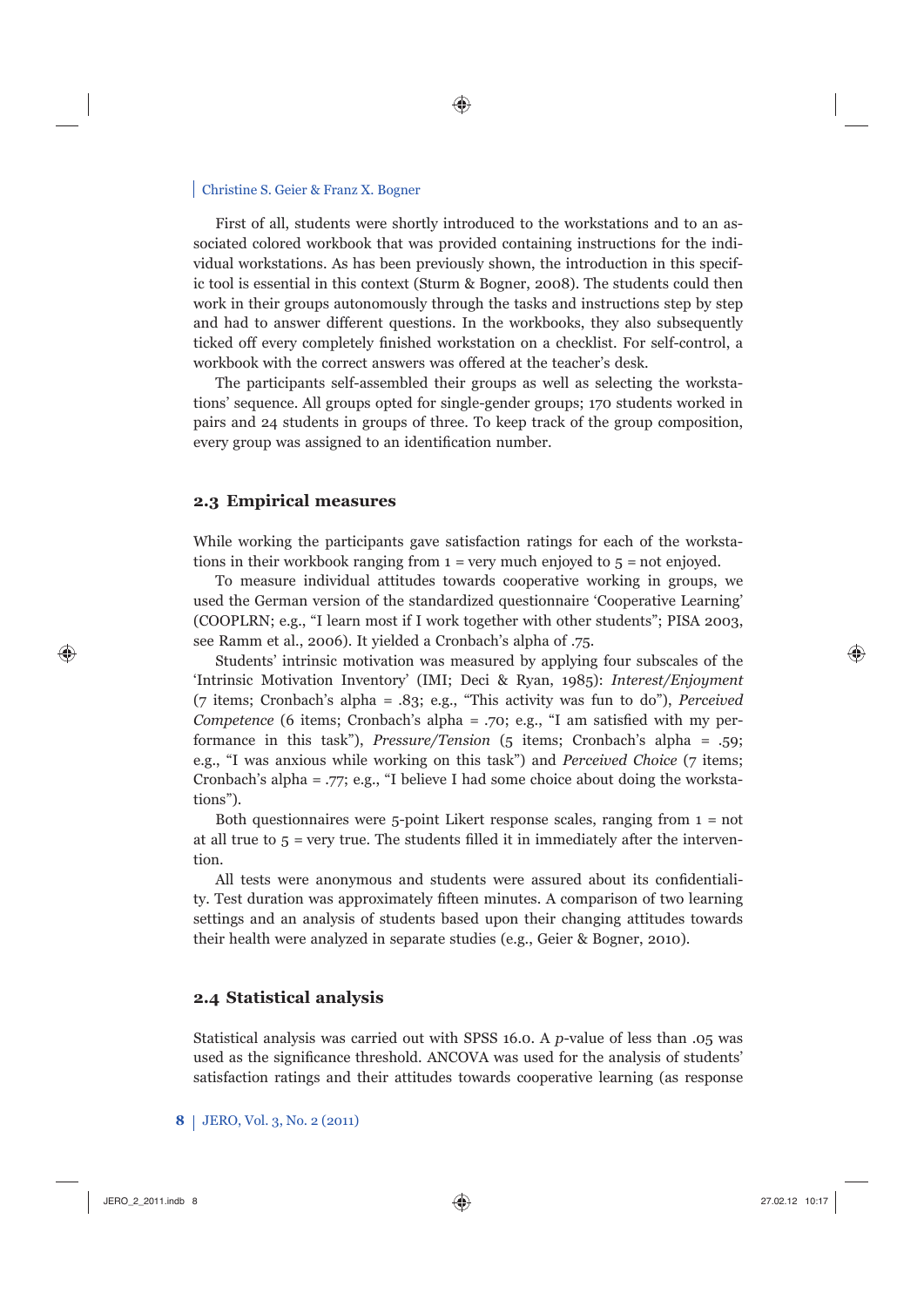variables) related to the intrinsic motivation (subscales as covariates). Gender and group size (two or three students in a group) were integrated as fixed factors and students' age as a covariate. Parameter estimation is included for completion. We ensured that the residuals of all the parametric tests approximated a normal distribution (by visually checking normal probability plots and by the Shapiro-Wilk test), and that variances were homogenous (by the Levene test). For a better visualization, scatter plots were generated with Sigma Plot 8.0.

# **3. Results**

### **3.1 Students' satisfaction with the workstations**

83 % of the participants completed all ten main workstations (see Table 1 for content details), 14.4 % all except one, 1.5 % all except two and 1.0 % all except more than two workstations.

Students' satisfaction grades for the 10 main workstations showed a mean of 1.92 ( $SD = 0.60$ ;  $n = 192$ ). Table 2 provides the mean scores and standard deviations of the total sample and broken down by gender. Knowledge-related workstations were accorded a mean score of 2.03 ( $SD = 0.67$ ;  $n = 192$ ), the behavioralbased workstations rated with a mean of 1.61  $(SD = 0.83; n = 186; t-test; p \le .001)$ . The worst grade was received by the knowledge-related workstation dealing with nicotine (D). Except for this and for the one dealing with carbon monoxide (E), girls consistently gave better grades than boys. Role play (H) was evaluated equally by boys and girls.

|           |             | Total sample $(N = 194)$ |        |      | Girls $(n = 94)$ |        |      | Boys $(n = 100)$ |        |      |  |
|-----------|-------------|--------------------------|--------|------|------------------|--------|------|------------------|--------|------|--|
|           |             | $N(\%)$                  | $_{M}$ | SD   | $n(\%)$          | $_{M}$ | SD   | n(%)             | $_{M}$ | SD   |  |
| knowledge | A           | 182(93.8)                | 1.93   | 0.91 | 89 (94.7)        | 1.84   | 0.86 | 93(93.0)         | 2.02   | 0.96 |  |
|           | B           | 179(92.3)                | 1.90   | 1.16 | 84 (89.4)        | 1.74   | 1.16 | 95(95.0)         | 2.04   | 1.14 |  |
|           | $\mathbf C$ | 182(93.8)                | 1.90   | 1.12 | 91(96.8)         | 1.71   | 0.81 | 91(91.0)         | 2.08   | 1.34 |  |
|           | D           | 184 (94.9)               | 2.42   | 1.15 | 88 (93.6)        | 2.44   | 1.23 | 96(96.0)         | 2.40   | 1.08 |  |
|           | E           | 172 (88.7)               | 1.61   | 0.88 | 85(90.4)         | 1.66   | 0.87 | 87(87.0)         | 1.56   | 0.89 |  |
|           | $\rm F$     | 185(95.4)                | 2.30   | 1.15 | 88 (93.6)        | 2.20   | 1.11 | 97(97.0)         | 2.39   | 1.20 |  |
|           | G           | 183(93.9)                | 2.15   | 1.25 | 90(95.7)         | 1.80   | 0.93 | 93(93.0)         | 2.49   | 1.43 |  |
| skills    | H           | 149(76.8)                | 1.65   | 0.99 | 69 (73.4)        | 1.65   | 0.95 | 80 (80.0)        | 1.65   | 1.02 |  |
|           | I           | 126(65.0)                | 1.07   | 0.31 | 60(63.8)         | 1.10   | 0.35 | 66(66.0)         | 1.05   | 0.27 |  |
|           | J           | 168 (86.6)               | 1.89   | 1.22 | 76 (80.9)        | 1.63   | 0.91 | 92(92.0)         | 2.10   | 1.40 |  |

Table 2: School grades for and acceptance of the individual workstations (1 = very much enjoyed to 5= not enjoyed; means and standard deviations)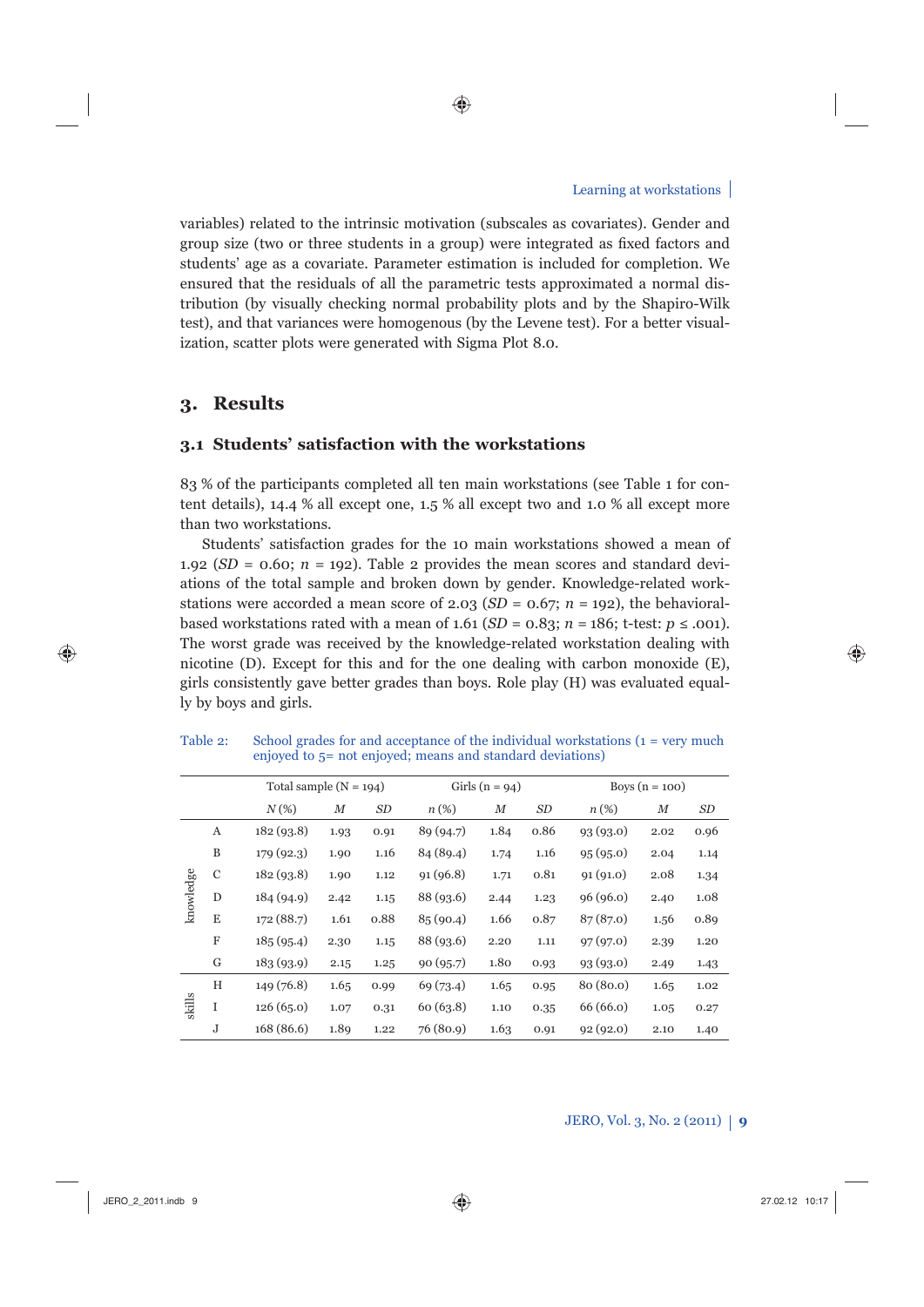ANCOVA revealed that Interest/Enjoyment  $(F = 11.828; p = .001; B = -0.329)$ and Perceived Competence  $(F = 6.647; p = .011; B = -0.241)$  had a significant effect on the mean satisfaction score of factual knowledge. No significant effect was found for Pressure/Tension  $(F = 0.115; p = .694)$  and Perceived Choice  $(F = 0.993;$  $p = .320$ . Concerning the behavioral-based workstations, Perceived Competence (*F* = 0.072; *p* = .789), Pressure/Tension (*F* = 0.081; *p* = .777) and Perceived Choice  $(F = 1.533; p = .217)$  showed no relation to the mean satisfaction score, but there is a tendency of Interest/Enjoyment  $(F = 3.335; p = .070; B = -0.227)$ . Gender, age and group size including all interactions in-between had no effect  $(p > .10)$ .

#### **3.2 Cooperative learning and intrinsic motivation**

In general, the IMI subscales Interest/Enjoyment  $(M = 4.022; SD = 0.703)$ , Perceived Competence  $(M = 3.463; SD = 0.591)$  and Perceived Choice  $(M = 3.858;$  $SD = 0.769$  scored above the median, whereas the Pressure/Tension subscale scored below ( $M = 1.920$ ;  $SD = 0.615$ ). No gender differences occurred ( $T = -0.168$ ;  $df = 1$ ;  $p = 0.867$ ).

Interest/Enjoyment (variables and interactions;  $F = 7.843$ ;  $p = .006$ ;  $B = 0.258$ ), Perceived Competence  $(F = 6.829; p = .010; B = 0.245)$  and Pressure/Tension  $(F = 4.256; p = .041; B = -0.183)$  showed positive (respectively negative) relations to the cooperative learning attitudes (see Figure 1), whereas Perceived Choice did not  $(F = 1.195; p = .276)$ . More precisely, the higher the students' Interest/ Enjoyment and Perceived Competence scores, the higher were those of their cooperative learning attitudes. The lower the students' Pressure/Tension scores, the higher were their attitudes towards cooperative learning.

No gender, age or group size effects were found and also no interaction between them  $(p > .10)$ .

Figure 1: Students' attitudes towards cooperative learning in an anti-smoking intervention correlated with three IMI subscales: Interest/Enjoyment, Perceived Competence and Pressure/Tension ( $1 = not$  at all true to  $5 = very$  true;  $N = 194$ .

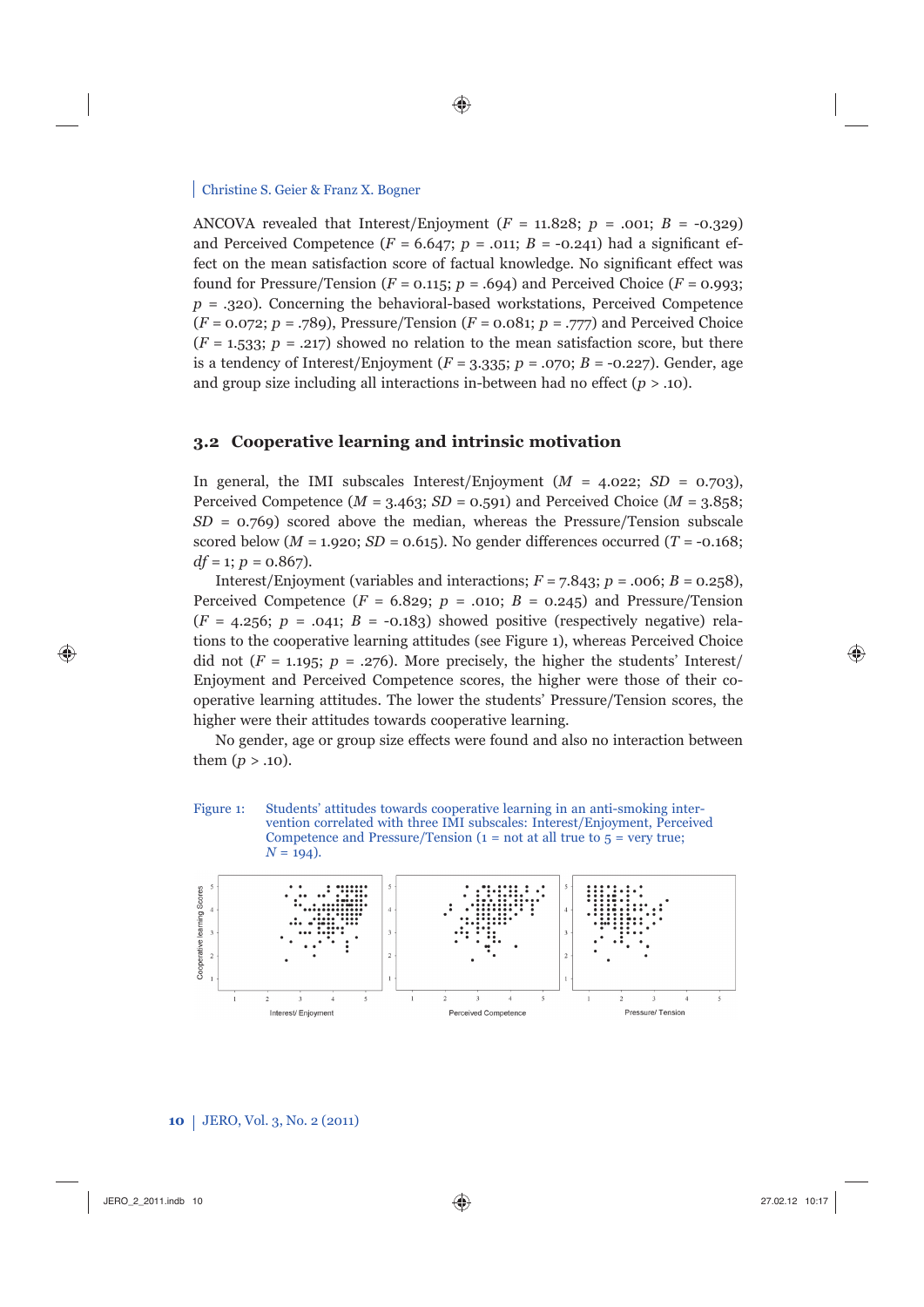# **4. Discussion**

The present study monitored a specific method of group instruction (learning at workstations) by focusing on students' satisfaction and attitudes towards cooperative learning and students' intrinsic motivation in an anti-smoking intervention. The positive feedback and acceptance assumed that the intervention was well received. This satisfaction grading is quite in line with previous studies showing that cooperative learning approaches in a classroom increase satisfaction (Lord, 1997; Widaman & Kagan, 1987).

The main findings of the present paper are that students were more satisfied with behavioral-based content compared to knowledge-based. However, only satisfaction with knowledge-based workstations relates to positive attitudes towards cooperative learning, whereas the behavioral-based workstations do not. In the following the results will be discussed more precisely.

The suitability of available time (130 minutes) was reflected in the high proportion of students who completed the program. Often students did not assume short breaks offered. This supports that they were very busied in their work. The students did not disturb each other due to the buffer workstations and the continuously rotating system functioned throughout.

Students' satisfaction with both workstation types was high, though, as expected, the participants were even more satisfied with the workstations focusing on behavioral skills.

Regarding gender girls gave better grades in almost all cases. This is in line with other studies within this context which showed gender-dependent preferences regarding content and tasks (e.g. Wilson et al., 2006). However, girls rated the workstation dealing with carbon monoxide (E) lower, presumably because of its competitive character, generally a preferred environment for boys (Conti, Collens, & Picariello, 2001; Harskamp et al., 2008). Some girls did not like to be involved with the shocking lung cancer pictures at all (tar workstation F). The confronting role play was rated equally really good when participating.

To enhance intrinsic motivation, a positive learning environment, accompanied by autonomy and a less controlled atmosphere might be helpful (Koka & Hein, 2003; Lord, 2001; Nichols, 2006). Consequently, the higher the students' interest and the competence they felt during the learning at workstations, the better they were satisfied with the knowledge-based workstations. Surprisingly, the satisfaction with the behavioral-based workstations did not relate to intrinsic motivation. In contrast, Wilson et al. (2006) suggest that behavioral skills must be interactive for the participants to increase their intrinsic motivation. Thus, motivation is hardly a unitary phenomenon because people have different kinds of motivation; it concerns in general the 'why do an activity' (Ryan & Deci, 2000). So, pleasure with an activity might not be rooted in the interactivity exclusively. It is possible that the students were more extrinsically motivated concerning the behavioral-based workstations; however, this was not measured in this context.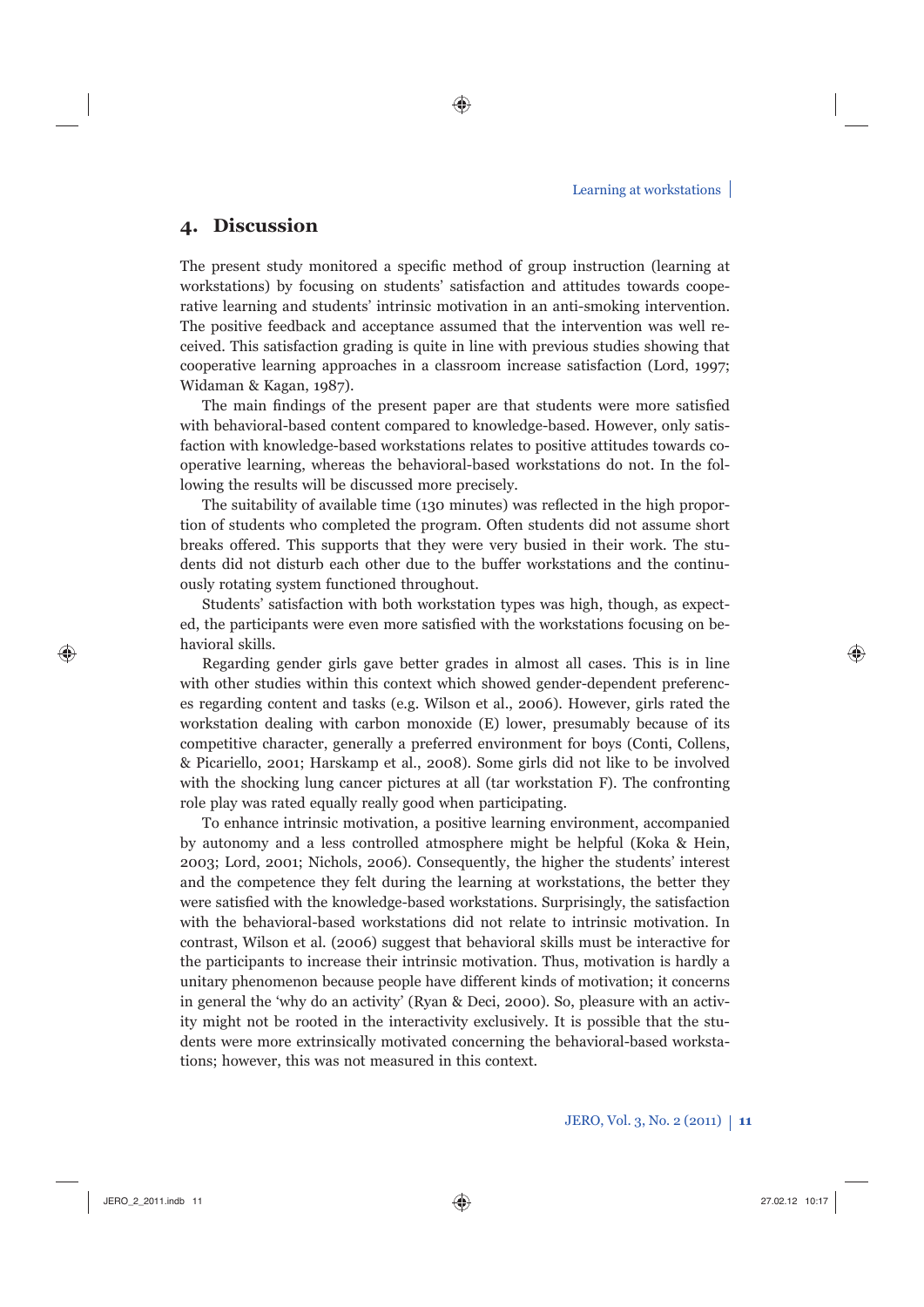Intrinsic motivation was positively valued as evidenced by previous interventions with learning at workstations (e.g., Sturm & Bogner, 2008). In general, the participants felt competent, free and less pressured. The more they were interested, the more competent and the less pressured they felt the more positive were their attitudes towards cooperative learning. This provides further evidence that a cooperative learning setting relates to students' intrinsic motivation (Hanrahan, 1998; Hänze & Berger, 2007; Nichols & Miller, 1994). Only their perceived choice did not affect their attitudes towards cooperative learning.

The lack of any group size effect demonstrates that it is irrelevant whether students work in groups of two or three. It would be interesting to group the students randomly or in a controlled way (Song & Grabowski, 2006). The potential effects of friendships or a sense of being left out could be excluded and interaction with new class mates will be fostered (Wilson et al., 2006). However, to group students in a controlled way is not conducive for their free choice and could influence there intrinsic motivation negatively. Another limitation of the study should be mentioned: We could not obtain any measures of the long-term effectiveness of cooperative learning (longer than six weeks; Lynagh et al., 1997).

In the future, it will be of interest to ask whether behavioral skills training in a cooperative learning form may be related to intrinsic motivation at all, and what other variables might have an influence here. One question concerns the motivation to value and to self-regulate such activities, without external pressure (Ryan & Deci, 2000).

All in all, this study provides insights in students' satisfaction with a cooperative learning approach via a thorough examination of content and its relationships to intrinsic motivation. It supplies an example for formative evaluation and may help to refine short-term interventions by classroom teachers in order to implement anti-smoking lessons effectively despite the tight time frames at school. Smoking prevention through learning at workstations may be taught in science classes as well as in interdisciplinary lessons. This approach is an adjustable kind of lesson design due to its flexibility concerning class sizes and available space. Nevertheless, the learning environment (such as density and social distance) has strong influences (Tanner, 2000) and little is known about the impacts of the classroom atmosphere on the cooperative learning situation (Anderson, Hamilton, & Hattie, 2004). The teachers themselves accord even more importance to what affected students' motivational beliefs in the classroom. Further research is needed to investigate which other variables may influence students' satisfaction, especially with regard to behavioral skills training.

First and foremost, in the case of smoking prevention, the main goal should always be to awaken health consciousness and to promote healthy behavior, optimally in the younger age groups. Undeniably, such cooperative learning forms could offer an appropriate basis for this in the future.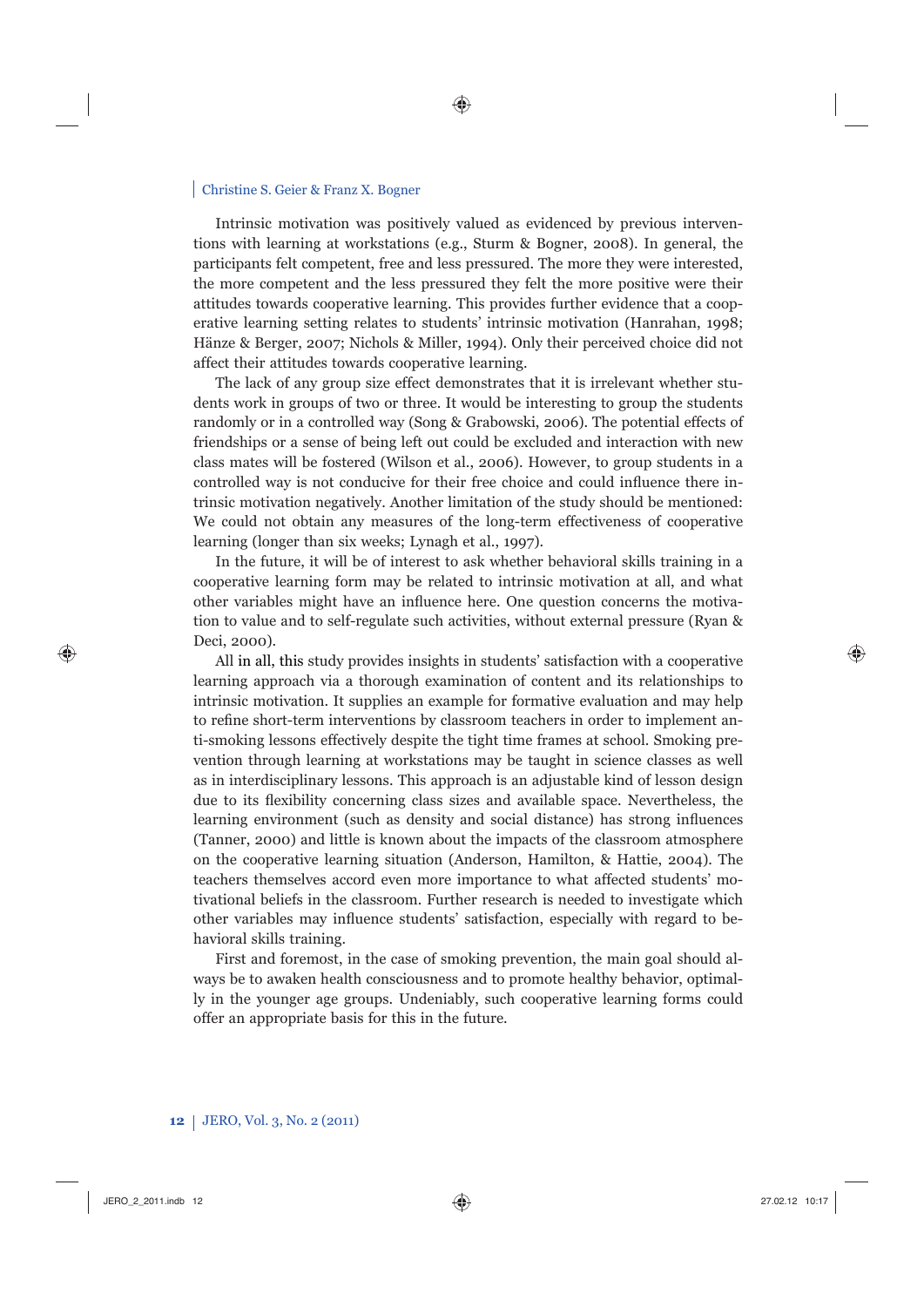# **Acknowledgements**

The study was realized within the framework of the EU-project BIOHEAD (Biology, Health and Environmental Education for better Citizenship). We are grateful to M. Wiseman for statistical assistance and valuable discussion. We would like to thank all the participating schools, teachers and pupils.

# **References**

- Anderson, A., Hamilton R. J., & Hattie, J. (2004). Classroom climate and motivated behaviour in secondary schools. *Learning Environments Research, 7*, 211–225.
- Artz, A. F., & Newman, C. M. (1990). Cooperative learning. *Mathematics Teacher*, *83*, 448–449.
- Black, A. E., & Deci, E. L. (2000). The effects of instructors' autonomy support and students' autonomous motivation on learning organic chemistry: A self-determination theory perspective*. Science Education, 84*, 740–756.
- Botvin, G. J., Griffin, K. W., Paul, E., & Macaulay, A. P. (2003). Preventing tobacco and alcohol use among elementary school students through life skills training. *Journal of Child and Adolescent Substance Abuse, 12* (4), 1–17.
- Conti, R., Collins, M. A., & Picariello, M. L. (2001). The impact of competition on intrinsic motivation and creativity: Considering gender, gender segregation and gender role orientation. *Personality and Individual Differences, 30*, 1273–1289.
- Deci, E. L., & Ryan, R. M. (1985). *Intrinsic motivation and self-determination in human behavior.* New York: Plenum Publishing Co.
- Eilks, I. (2002). 'Learning at stations' in secondary level chemistry lessons. *Science Education International, 13* (1), 11–18.
- Federal Centre for Health Education. (2007). *Pressemitteilung: Zigarettenrauchen bei Jugendlichen auf historischem Tiefstand*. Retrieved May 12, 2010 from http:// www.bzga.de/botpresse\_402.html.
- Furr-Holden, C. D. M., Ialongo, N. S., Anthony, J. C., Petras, H., & Kellam, S. G. (2004). Developmentally inspired drug prevention: Middle school outcomes in a school-based randomized prevention trial. *Drug and Alcohol Dependence, 73,* 149–158.
- Gagné, M., & Deci, E. L. (2005). Self determination theory and work motivation. *Journal of Organizational Behavior, 26*, 331–362.
- Geier, C. S., & Bogner, F. X. (2010). Student-centred anti-smoking education: Comparing a classroom-based versus an out-of-school setting. *Journal of Learning Environments*, *13* (2) 147–157.
- Hanrahan, M. (1998). The effect of learning environment factors on students' motivation and learning. *International Journal of Science Education, 20* (6), 737–753.
- Hänze, M., & Berger, R. (2007). Cooperative learning, motivational effects, and student characteristics: An experimental study comparing cooperative learning and direct instruction in 12th grade physics classes. *Learning and Instruction, 17*, 29–41.
- Harskamp, E., Ding, N., & Suhre, C. (2008). Group composition and its effect on female and male problem solving in science education. *Educational Research, 50* (4), 307–318.
- Johnson, D., & Johnson, R. (1975) *Learning together and alone.* Englewood Cliffs, NJ: Prentice Hall.